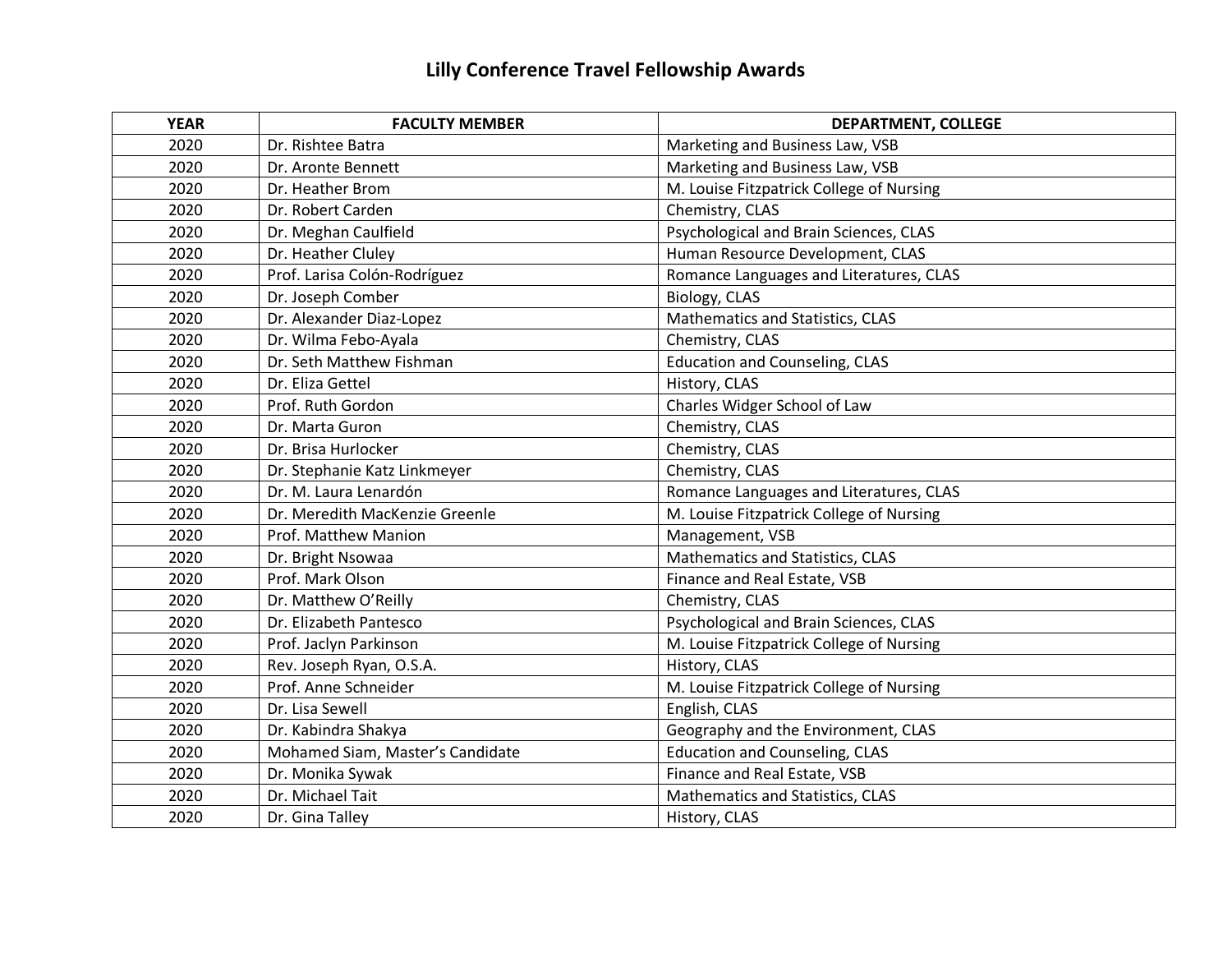## **Lilly Conference Travel Fellowship Awards**

| 2020 | Prof. Janessa Wehr                | Chemistry, CLAS                             |
|------|-----------------------------------|---------------------------------------------|
| 2020 | Dr. Carey Walsh                   | Theology and Religious Studies, CLAS        |
| 2020 | Dr. Guy Weissinger                | M. Louise Fitzpatrick College of Nursing    |
| 2020 | Dr. Christina Winterton           | Biology, CLAS                               |
|      |                                   |                                             |
| 2019 | Dr. Vikram Kamat                  | Mathematics and Statistics, CLAS            |
| 2019 | Dr. Esther Laury                  | M. Louise Fitzpatrick College of Nursing    |
| 2019 | Dr. Thomas Umile                  | Chemistry, CLAS                             |
| 2019 | Ji Lang, Doctoral Candidate       | Mechanical Engineering, COE                 |
| 2019 | Shan Tong, Doctoral Candidate     | Civil and Environmental Engineering, COE    |
|      |                                   |                                             |
| 2018 | Dr. Alexander Diaz-Lopez          | Mathematics and Statistics, CLAS            |
| 2018 | Dr. Raisa Velthuis                | Economics, VSB                              |
|      |                                   |                                             |
| 2017 | Dr. Benjamin Baker                | Romance Languages and Literatures, CLAS     |
| 2017 | Dr. Laura Getz                    | Psychology, CLAS                            |
| 2017 | Dr. Emily Minbiole                | Chemistry, CLAS                             |
| 2017 | Dr. Kabindra Shakya               | Geography and the Environment, CLAS         |
| 2017 | Guanglei Chen, Doctoral Candidate | Mechanical Engineering, COE                 |
| 2017 | Qiuyun Wang, Doctoral Candidate   | Mechanical Engineering, COE                 |
|      |                                   |                                             |
| 2016 | Dr. Ian Clausen                   | Augustine and Culture Seminar Program, CLAS |
| 2016 | Dr. Michael Curran                | Economics, Villanova School of Business     |
| 2016 | Dr. Sunny Hallowell               | <b>College of Nursing</b>                   |
| 2016 | Dr. Zeynep Kabukcuoglu            | Economics, Villanova School of Business     |
| 2016 | Dr. Susan Meyers                  | <b>College of Nursing</b>                   |
| 2016 | Dr. Kerry SanChirico              | Theology and Religious Studies, CLAS        |
| 2016 | Dr. Rachel Smith                  | Theology and Religious Studies, CLAS        |
|      |                                   |                                             |
| 2015 | Dr. Christopher Castille          | Psychology, CLAS                            |
| 2015 | Dr. Edward Kim                    | <b>Computer Sciences, CLAS</b>              |
| 2015 | Dr. Christine Percoco             | Romance Languages and Literatures, CLAS     |
| 2015 | Dr. Ann Scheve                    | <b>College of Nursing</b>                   |